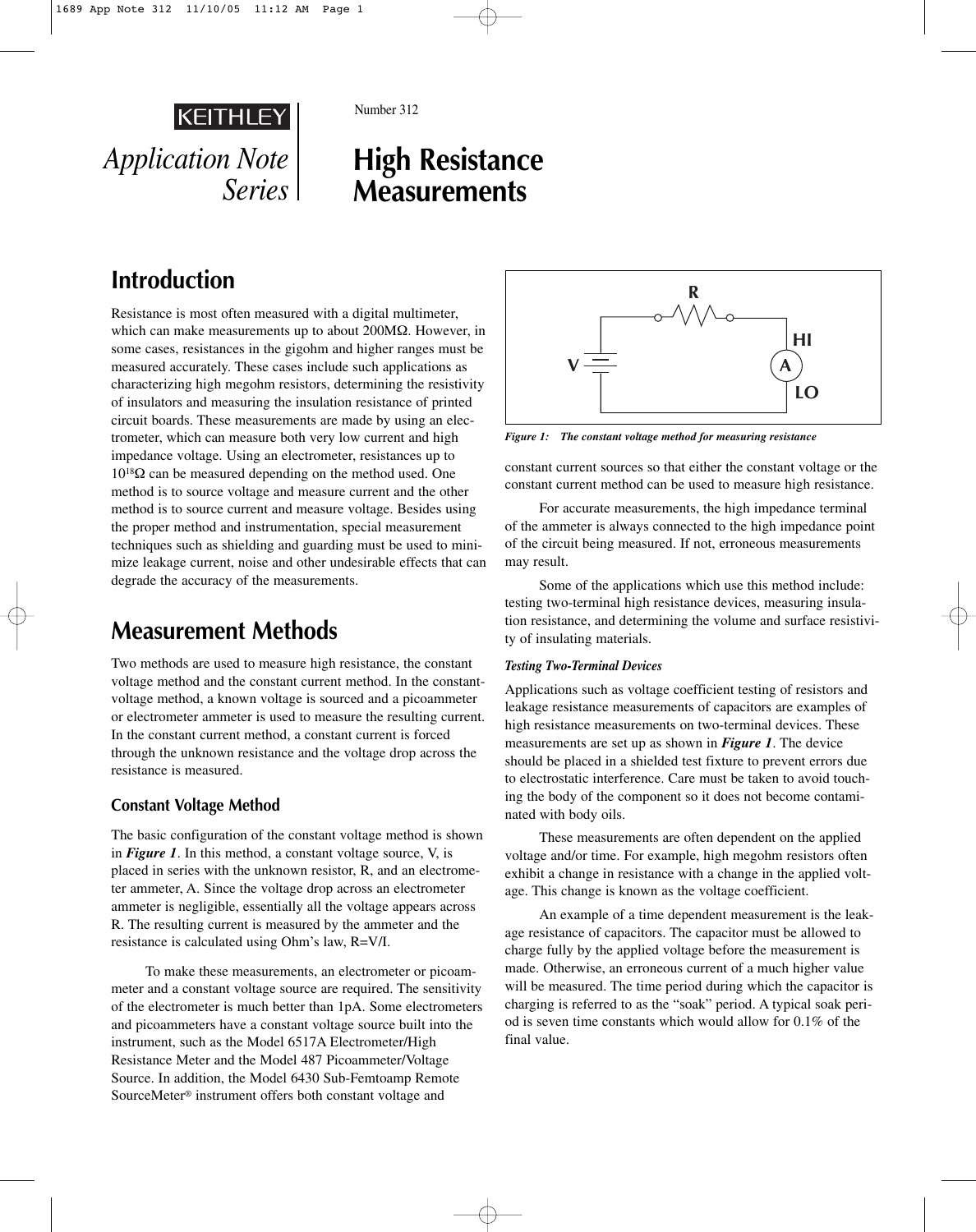#### *Insulation Resistance Measurements*

Insulation resistance, IR, is the ratio of a DC applied voltage to a specimen between two electrodes and the total current between them. The two electrodes are either embedded into or in contact with the specimen. The insulation resistance is dependent on both the surface and volume resistance of the material. The DC voltage is applied for a specified period of time before the resulting current is measured.

This test procedure is described in detail in the American Society for Testing Materials method D257 titled, "DC Resistance or Conductance of Insulating Materials." According to this procedure, an applied voltage of 500V is applied for 60 seconds and then the resulting current is measured. This time and voltage often varies depending upon the application but must always be consistent to a specific test in order to make accurate comparisons.

Sometimes the insulation resistance of a sample is measured only to determine if it is an open circuit. If this is the case, the value of what is considered to be an open circuit must be defined. For example, any resistance value above 100GΩ may be considered an open circuit. The accuracy of the measurement is not important, but only that it is above a certain value.

Examples of insulation resistance measurements include measuring the leakage between traces on a printed circuit board or the resistance between conductors in a multiconductor cable. Because IR measurements usually involve multiple conductors, a switching system is often required to switch the picoammeter and source to all the conductors in the test circuit. Keithley has a line of scanner products that can switch low currents without degrading accuracy.

#### *Volume and Surface Resistivity Measurements*

Volume resistivity is the electrical resistance through a onecentimeter cube of insulating material and is expressed in ohmcentimeters. Surface resistivity is the electrical resistance between two electrodes on the surface of an insulating material and is expressed in ohms (usually stated as ohms per square). Both volume and surface resistivity measurements are obtained by taking resistance measurements and then converting them to resistivity values by taking geometric considerations into account.

To account for the geometry, electrodes with convenient dimensions should be used, such as the Keithley 8008 or 8009 Resistivity Chamber. These electrodes are made of stainless steel and follow the ASTM D257 standard. The basic measurement techniques for the volume and surface resistivity measurements using the 8008 and 8009 are shown in *Figure 2*. The volume resistivity is measured by applying a voltage across the sample and measuring the resulting current. The resistivity is calculated from the geometry of the electrodes and the thickness of the sample. The surface resistivity is measured by applying a voltage across the surface of the sample, between the bottom two electrodes. The resulting current is measured and the resistivity is



*Figure 2: Resistivity measurements*

calculated. The recommended sample size for these fixtures is three to four inches in diameter and between 0.001 and 0.125 inch thick. The ASTM procedure also describes several other electrode configurations, depending on the size and shape of the specimen.

If the sample is made of rigid material, such as glass epoxy or ceramic, and the electrodes are rigid, conductive rubber may be needed to make a better contact between the electrodes and the surface of the material. The Model 8009 Resistivity Chamber includes conductive rubber for the top and bottom electrodes.

Like insulation resistance, volume and surface resistance measurements are also dependent on the applied voltage and time. Humidity will also affect the results of the surface resistance measurements. Too much moisture will cause the resistance measurements to be lower than normal.

### **Constant Current Method**

The basic configuration for the constant current method is shown in *Figure 3*. Current from the constant current source, I, flows through the unknown resistance, R, and the voltage drop is measured by the electrometer voltmeter, V. Using this method, resistances up to about  $10^{14}\Omega$  can be measured. Even though the basic procedure seems simple enough, some precautionary measures must be taken.

The input impedance of the voltmeter must be at least 100 times greater than the unknown resistance in order to avoid load-



*Figure 3: The constant current method for measuring resistivity*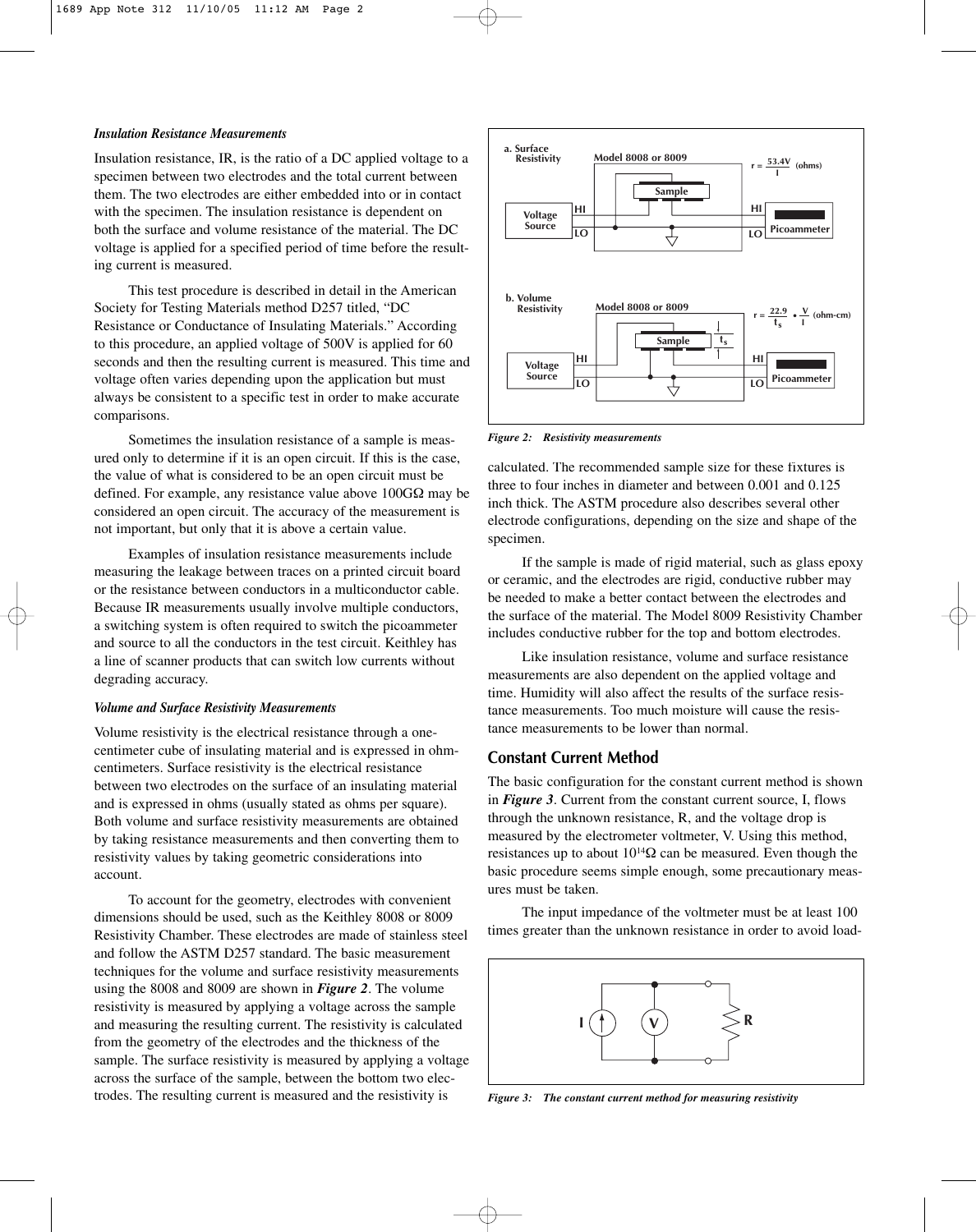ing errors. Typically, the input impedance of the electrometer voltmeter is about 10<sup>14</sup>Ω. Also, the output resistance of the current source must be much greater than the unknown resistance for the measurement to be linear. Since the voltage across the sample depends upon the sample resistance it is difficult to account for voltage coefficient when using the constant-current method.

The constant current method is used when determining high resistivity using the four-point probe or Van der Pauw technique. These methods of determining resistivity are often used on semiconductor material.

#### *The Four-Point Probe Technique*

The four-point collinear probe technique of resistivity measurement involves bringing four, equally spaced, electrical conducting pins in contact with the material of unknown resistance. The array is placed in the center of the material. A diagram of this technique is shown in *Figure 4*.

A known current is passed through the two outside pins and the voltage is sensed at the two inside pins. The resistivity is then calculated from the following equation:

$$
\rho = \frac{\pi}{\ln 2} \times \frac{V}{I} \times t \times k
$$

where  $V =$  the measured voltage in volts

- $I =$  the source current in amps
- $t =$  the wafer thickness in centimeters
- $k = a$  correction factor based on the ratio of the probe to wafer diameter and on the ratio of wafer thickness to probe separation



*Figure 4: The four-point probe method for measuring resistivity*

As shown in *Figure 5*, a more realistic circuit would include a contact or spreading resistance at each probe (r), the finite resistance from LO to earth ground of both the current source  $(R_C)$  and the voltmeter  $(R_V)$ , and the input resistance of the voltmeter  $(R_{IN})$ . Depending upon the material, the contact resistance, r, may be as much as 300 times or more than the measured resistance, R2. This requires that the current source have considerably higher compliance voltage than might be expected, and the voltmeter must have a much higher input resistance.

Since the current source is not completely isolated from earth ground, it becomes increasingly necessary to use a differential electrometer as the sample resistance increases. The problem exists because the sample, which has a very high resistance



*Figure 5: The realistic circuit of the four-point probe method*

( $10^8\Omega$  or higher), will be of the same order of magnitude of the isolation (Input LO to chassis) of the electrometer voltmeter. For example, the isolation of the Model 6514 electrometer is  $10^{10}$  $\Omega$ . As shown in *Figure 5*, an AC current will flow from the LO terminal of the current source through the sample and finally from the Model 6514 LO terminal to ground. As shown in *Figure 4*, this resulting voltage drop from pins r4 to r3 of the sample will cause erroneous results when the voltmeter measures the voltage drop between pins r2 and r3.

Using a differential electrometer eliminates this problem as shown in *Figure 6*. The voltmeter will read the difference between the two buffer outputs which is equal to the voltage across R2. The values, r1, r2, r3, and r4, represent the resistance due to the probe in contact with the material. Since the unitygain buffers have very high input impedance, little commonmode current will flow through r3 and the value of R2 can be calculated easily. The buffers can be any one of a range of JFET op amps, depending on how much offset current can be tolerated.



*Figure 6: Making differential four-point probe measurements* 

To avoid leakage currents, either isolated or guarded probes should be used to make contact to the sample. The current source should be in the guarded mode. Guarding is discussed in the "Sources of Measurement Errors and Techniques to Reduce Them" section of the application note.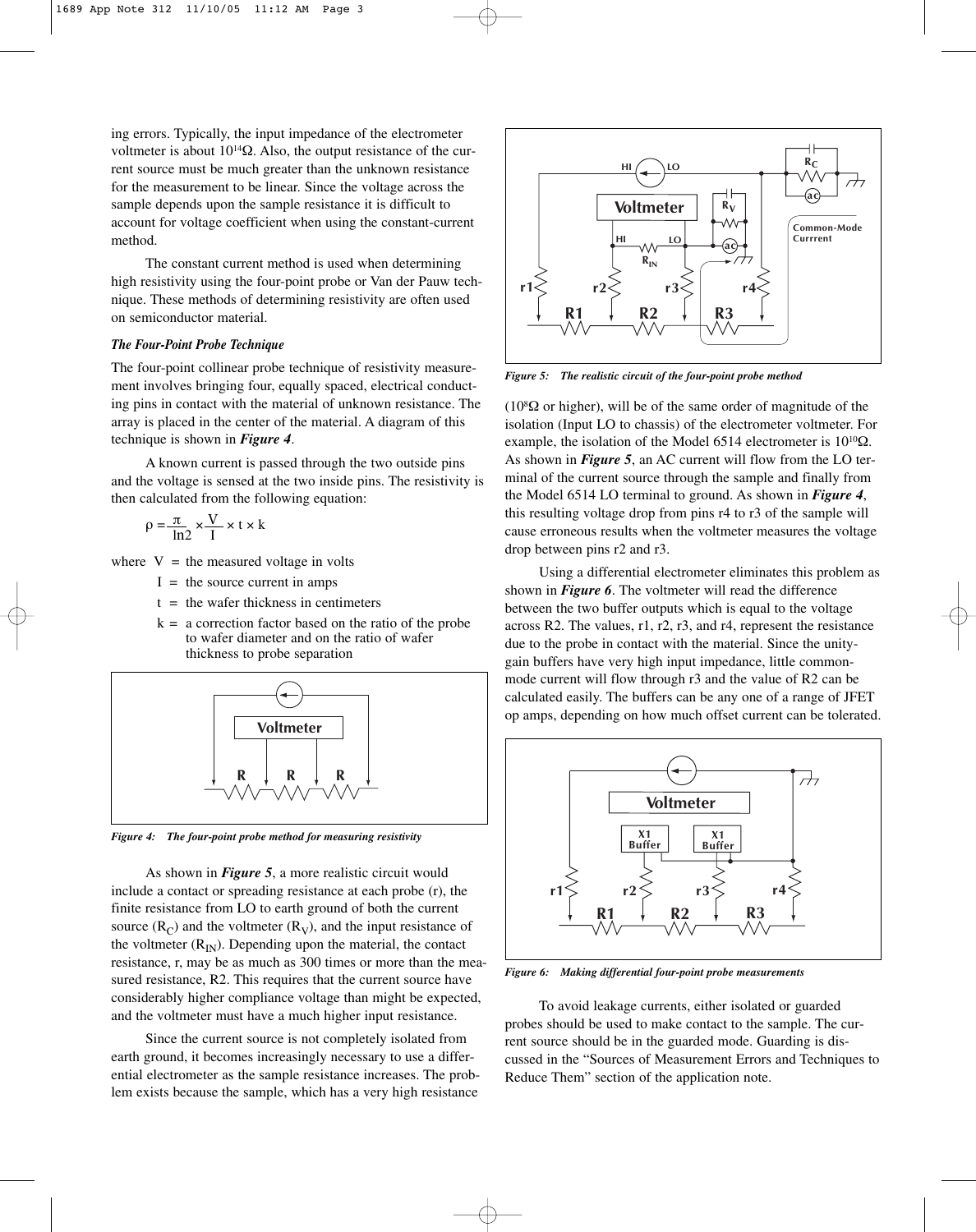#### *The Van der Pauw Technique*

The Van der Pauw technique for measuring resistivity also utilizes a constant-current method. This technique makes use of four isolated contacts on the boundary of an arbitrarily-shaped lamilar sample. A total of eight measurements are made around the sample as shown in *Figure 7*. These readings are combined mathematically to give the average resistivity of the sample. The formula for determining the resistivity is found in ASTM Method F76. This method is particularly useful with very small samples since the dimensions of the sample and the spacing of the contacts are unimportant.



*Figure 7: van der Pauw resistivity measurement conventions*

As with the 4-point probe method, a differential measurement may be required if the sample resistance is of the same magnitude as the isolation of the voltmeter. As shown in *Figure 8a*, common-mode current may flow between terminals 4 and 3 of the sample. *Figure 8b* illustrates how this problem can be resolved by using unity gain buffers and a differential measurement.



*Figure 8a: Erroneous measurements caused by common-mode problems*



*Figure 8b: Eliminating common-mode errors with a differential measurement*

Another instrument setup designed to make differential Van der Pauw measurements is the Hall/Van der Pauw measurement system shown in *Figure 9*. The system consists of the following Keithley instruments: Model 7065 Hall Effect Card, Model 2000 DMM, Model 220 Current Source, Model 486 Picoammeter, and Model 7001 Switch System. The current source and voltmeter are automatically switched to all sides of the sample using the 7065 Hall Effect Card. This eliminates the need to connect and disconnect the leads eight times. Also, the Model 7065 has built-in unity gain buffers so differential measurements can easily be made on high resistivity samples.



*Figure 9*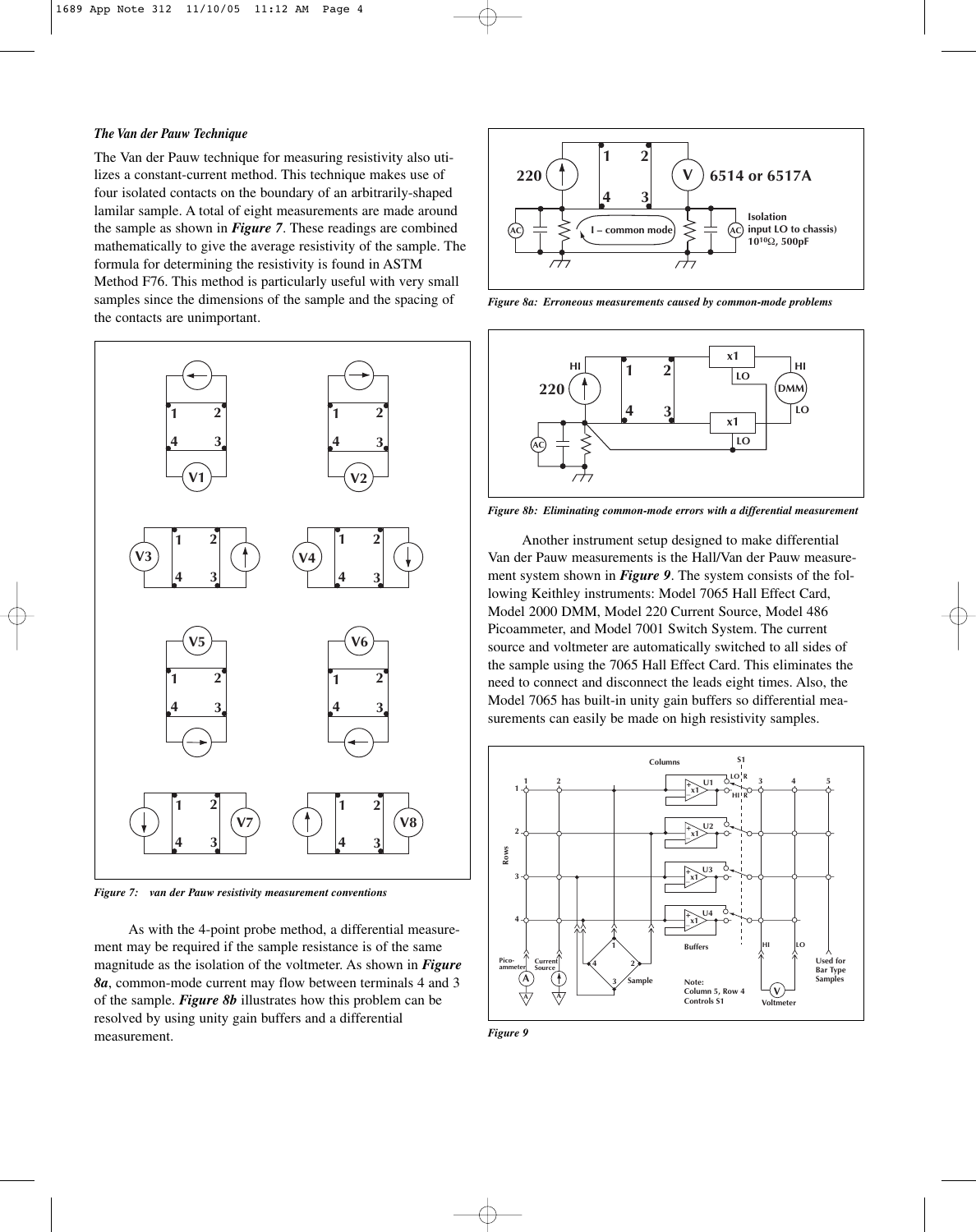## **Sources of Measurement Errors and Techniques to Reduce Them**

### **Electrostatic Interference and Shielding**

Electrostatic interference occurs when an electrically charged object is brought near an uncharged object. Usually, the effects of the interference levels are not noticeable because the charge dissipates rapidly at low impedance levels. However, high resistance materials do not enable the charge to decay quickly and unstable measurements may result. The erroneous readings may be due to either DC or AC electrostatic fields. Electrostatic shielding will help minimize the effects of these fields.

DC fields can cause noisy readings or undetected errors. These fields can be detected when body movements near the experiments cause fluctuations on the display of the electrometer. A quick check for interference would be to place a piece of charged plastic, such as a comb, near the circuit. A large change in the measurement indicates the presence of static electricity.

Equally troublesome are AC fields which are most often caused by power lines and RF fields. If the AC voltage at the input is large, part of this signal is rectified causing an error in the DC signal being measured. This can be checked by observing the analog output of the electrometer with an oscilloscope. A clipped waveform on a more sensitive range indicates the need for better electrostatic shielding. To reduce the effects of the fields, a shield can be built to enclose the circuit being measured. An example of shielding is shown in *Figure 10*. The shield is made from a conductive material and is always connected to the low impedance input of the electrometer or picoammeter. If circuit low is floating above ground, special safety precautions should be observed to prevent anyone from touching the shield.



*Figure 10: Shielding a high impedance device*

A simple metal box or meshed screen that encloses the test circuit would be the easiest to make. Commercially available fixtures such as the Keithley Models 8002A High Resistance Test Fixture can provide shielding for small components. Keithley Model 8008 or 8009 Resistivity Test Fixtures can be used to test small (3-inch diameter) pieces of insulating materials.

The cabling in the circuit must also be shielded. Low noise shielded coax and triax cabling is available from Keithley. Low noise coax cable is Keithley part number SC-9, and low noise triax cable is part number SC-22.

## **Leakage Currents and Guarding**

Leakage currents are generated by high resistance paths between low current conductors and nearby voltage sources. These shunt currents can considerably degrade the accuracy of high resistance measurements. Some ways to reduce leakage current are to use good quality insulators, reduce humidity, and use guarding. Guarding can also be used to reduce the effective capacitance of the measurement circuit.

One way to reduce leakage currents is to use good quality insulators when building the test circuit. The resistance of the test leads and test fixtures should be several orders of magnitude higher than the resistance being measured. Otherwise, the source resistance will be reduced by the inferior insulators. Some good quality insulators include Teflon, polyethylene, and sapphire. A further discussion on choosing the best insulator is found in Keithley's *Low Level Measurements*.

Humidity may also degrade high resistance measurements. The amount of water an insulator absorbs will vary depending upon the insulator. It is best to choose an insulator on which water vapor does not readily form on its surface. Sometimes this is unavoidable if the material being measured easily absorbs water, so it is best to make the measurements in an environmentally controlled room.

Another way to reduce leakage currents is to use guarding. A guard is a conductor connected to a low impedance point in the circuit that is nearly at the same potential as the high impedance lead being guarded. Guarding can isolate the high impedance input lead of an electrometer ammeter or picoammeter from leakage current due to voltage sources.

An example of guarding is shown in *Figure 11*. In this example, the resistor being measured is supported on two insulators mounted in a metal test fixture. This circuit is guarded by connecting the LO of the picoammeter of the circuit to the metal case. This will put the top of the right insulator at almost the same potential as the bottom. The voltage difference is equal to the voltage burden of the picoammeter. Since the top and bottom



*Figure 11: Guarding to reduce leakage currents*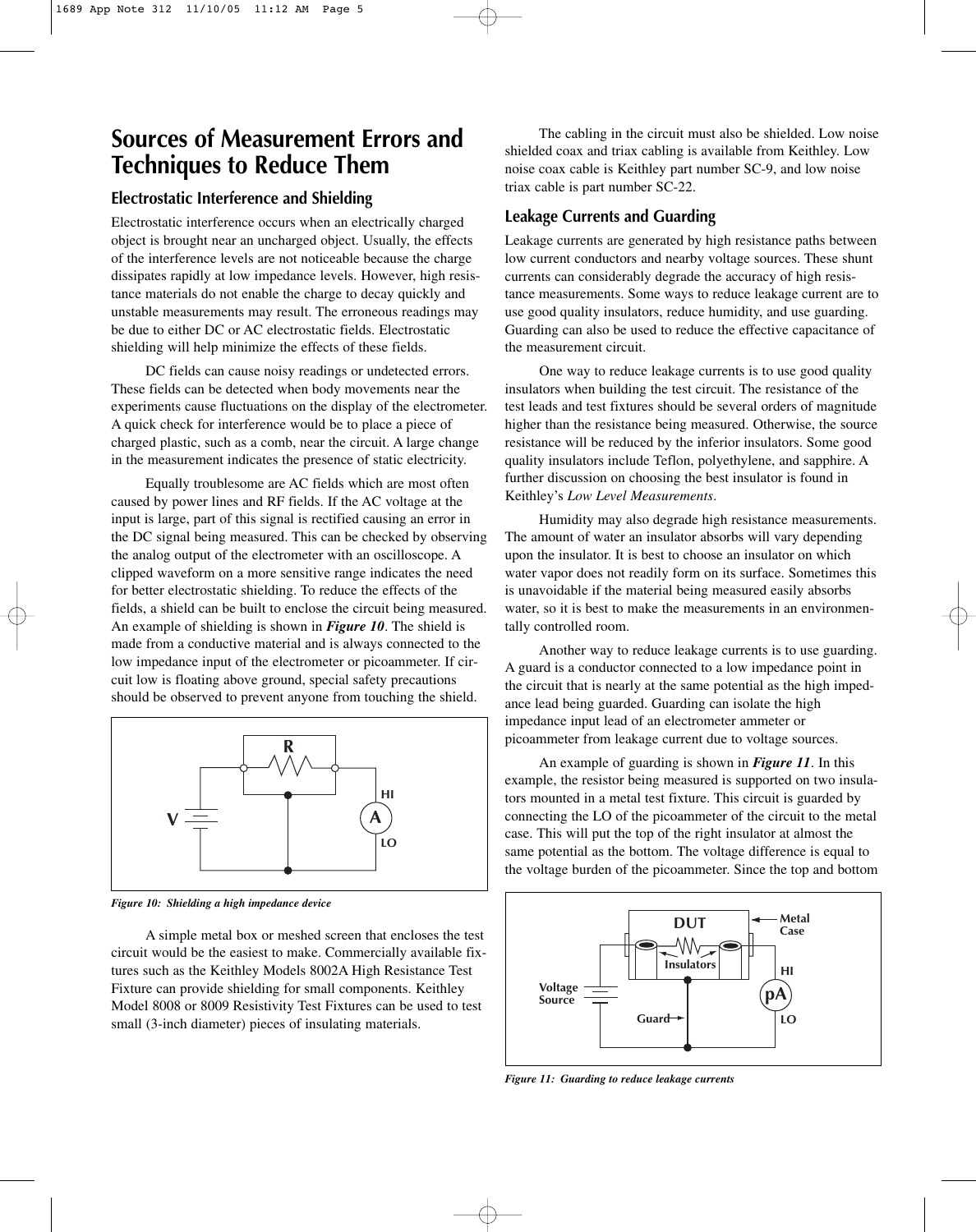of the insulator are at nearly the same potential, no significant current will flow through it, and nearly all the current from the device under test will flow through the ammeter as desired.

Another example of guarding involves the leakage resistance of a coax cable. *Figures 12a* and *12b* show a high resistance source connected to a high impedance electrometer voltmeter. The leakage resistance,  $R_{\text{I}}$ , of the grounded shielded cable reduces the output voltage of the high resistance source. If instead of being grounded, the shield is connected to a low impedance source of the same potential as the high resistance source, the leakage between the two conductors in the cable will vanish because no voltage differential will exist. As shown in *Figure 12c*, this low impedance source exists at the unity gain or preamp output of an electrometer. Current from the outer shield to ground may be considerable, but is of no consequence since it



*Figure 12a: A high resistance source is to be measured by a high impedance voltmeter*



*Figure 12b: Circuit showing loading effect of the connecting cable resistance RL*



*Figure 12c: A guarded configuration for the same measurement. No current flows through*  $R_L$  *since*  $E_O = E_O = E_G$ 

is supplied by a low impedance source rather than by the signal itself.

While reducing the effects of leakage current is the chief advantage of guarding, another is that it can reduce the effects of capacitance at the input of the electrometer voltmeter and ohmmeter. The rise time of the measurement is dependent upon both the source resistance and the effective capacitance, which consists of the electrometer input capacitance and the cable capacitance. Therefore, any capacitance in the test circuit can create a large RC time constant and thus slow measurement response times. For example, if the effective input capacitance of a test circuit is about 1000pF and the device under test is 200GΩ, then the RC time constant is 200s. If the measurement is to settle to within 1% of its final value (5 time constants or 1000s), settling will take about 16 minutes. This time factor is much too long, especially if the measurements are automated. By using the electrometer guard, the effective input capacitance can be reduced to about 20pF, thus reducing the time constant to four seconds. Most electrometers, like the Model 6430, 6517A, and 6514, have a built-in guard.

#### **Triboelectric Effects**

Triboelectric currents are created by the frictional motion between a conductor and an insulator. The motion causes free electrons to be removed from the metal, leaving a charge imbalance, which causes a current to flow. This effect occurs when insulators and conductors rub together such as in a coaxial cable.

The triboelectric effect can be reduced by using low noise cabling, which has a conductive lubricant such as graphite impregnated in the shield to reduce friction. If possible, the source of vibration should be removed.

#### **Piezoelectric Effects**

Piezoelectric currents are generated when certain insulators are mechanically stressed. Some materials that have this characteristic include crystalline materials, such as quartz, various ceramics, and some plastics.

The obvious way to reduce these currents is to reduce mechanical stress and use insulators that have a low piezoelectric effect, such as sapphire.

#### *Alternating Polarity Method*

When measuring materials with very high resistivity, background currents may cause measurement errors. Background currents may be due to charge stored in the material (dielectric absorption), static or triboelectric charge, or piezoelectric effects. Background currents can be equal to or greater than the current stimulated by the applied voltage. If the background current is the same polarity as the measured current, the resultant measured current value will be much higher than the true value. If the background current is the opposite polarity, these unwanted currents may cause a reverse polarity current reading. That is, the current polarity is opposite the polarity of the applied voltage, so the calculated resistance will be negative. To counter these prob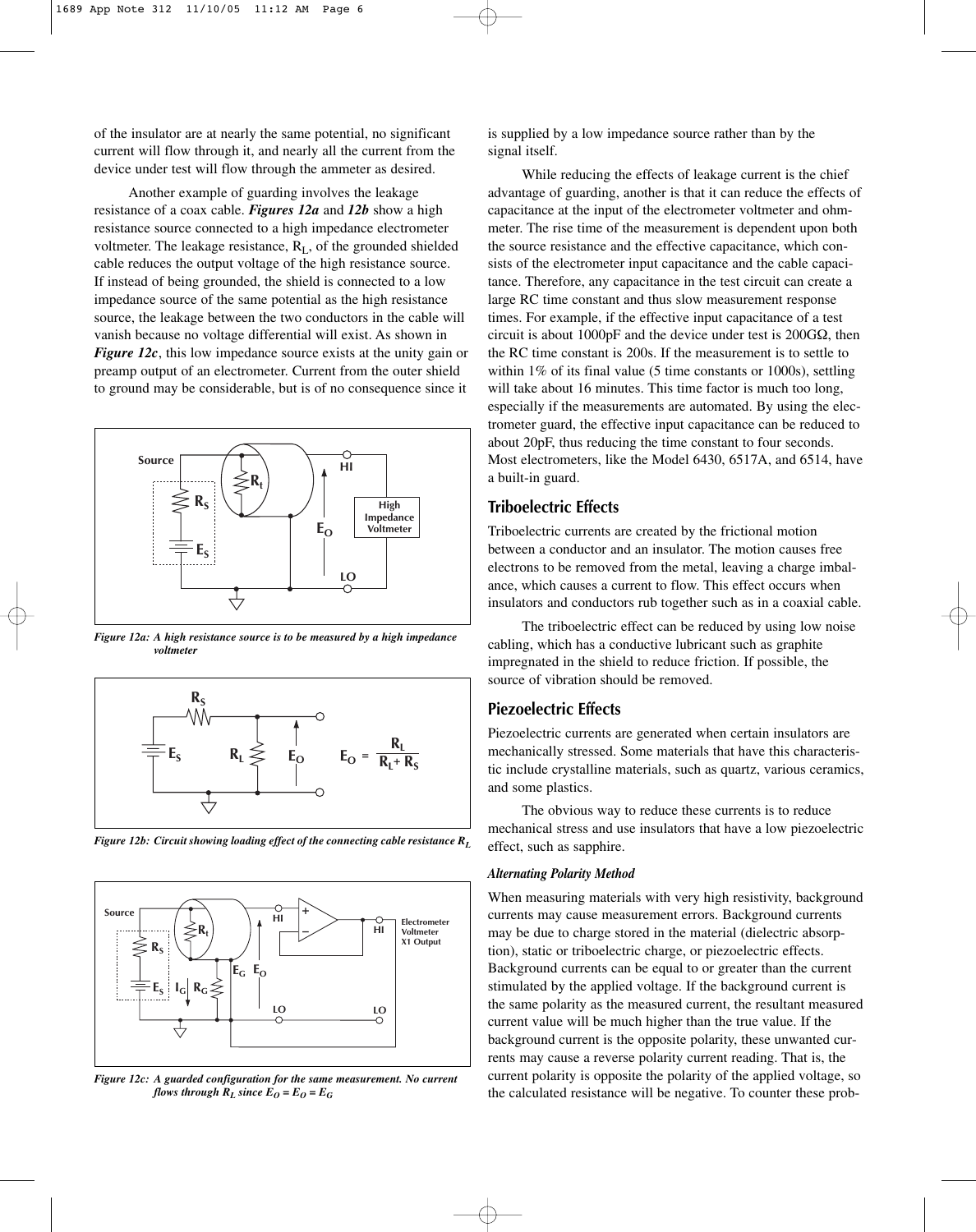lems, the Alternating Polarity Method can virtually eliminate the effects of background currents in the sample.

The Alternating Polarity Method applies a bias voltage of positive polarity, then the current is measured after a specified delay. Next, the polarity is reversed and the current is measured again, using the same delay. The polarity reversal process can be repeated any number of times. The resistance is calculated based on a weighted average of the most recent current measurements.

The Model 6517A Electrometer has the Alternating Polarity Method built into a test sequence. With this method, the user enters the test voltage, measurement time and the number of iterations. The final resistance value is calculated and stored in memory.

The Model 6524 High Resistance Software enables the user to view the actual current waveform that results from the applied alternating polarity test voltage. A typical waveform is shown in *Figure 13*. Note the exponential decay in the current using both a positive and a negative test voltage. This pattern is repeated until stable and repeatable measurements occur. The marked Xs represent the calculated current based on a weighted average of the last few measurements.



*Figure 13: Actual current waveform resulting from applied alternating polarity voltage*

In addition to the Hi-R Test, the software includes three other programs. The HI-R Step Response Program analyzes the current transient from a single voltage step and can be used to determine the appropriate measure time for a given sample. The Hi-R Sweep Test will measure current or resistance while sweeping one of the following parameters: Alternating Voltage, Offset Voltage, or Measure Time. The Hi-R, T and RH program allows

plotting resistance vs. time as well as either temperature or relative humidity, with appropriate probes.

### **Electrochemical Effects**

Noise currents can also be generated by a contaminated insulator between two conductors of dissimilar metals. For example, epoxy printed circuit boards can generate up to a few nanoamps if not thoroughly cleaned of etching solution, flux and other materials. To avoid currents generated by this effect, eliminate dissimilar metals, clean insulators, and reduce humidity.

### **Source Capacitance**

Problems may arise when measuring capacitive sourceswith a feedback ammeter such as the electrometer ammeter or picoammeter. Source capacitance makes the gain of the input stage of the ammeter increase with frequency. The small fluctuations from the source are now amplified and cause the measurements to be noisy.

There are two ways to overcome this problem. First, a battery can be used in place of the AC powered voltage source. This may not be practical if the system is to be automated. Another way to avoid noise amplification is to use a large resistor in series with the capacitive source. This will reduce the gain at high frequencies. Unfortunately, this will also increase the RC time constant and thus slow down the measurement response time.

## **Conclusion**

Measuring high resistance is difficult but can be achieved using an electrometer and proper measurement techniques. Depending upon the application, either the constant voltage or the constant current method is used. Knowing the sources of measurement errors and taking the steps to eliminate them is essential to making meaningful high resistance measurements.

## **References**

ASTM, "1987 Annual Book of ASTM Standards," Section 10, Volume 10.02 Electrical Insulation (II): Wire and Cable, Heating and Electrical Tests.

ASTM, "1986 Annual Book of ASTM Standards," Section 10, Volume 10.05 Electronics (II): Electrical Insulation and Electronics.

"Low Current Measurements," Application Note 100, Keithley Instruments, Cleveland, Ohio, July, 2001.

*Low Level Measurements*, Keithley Instruments, Cleveland, Ohio, 1998.